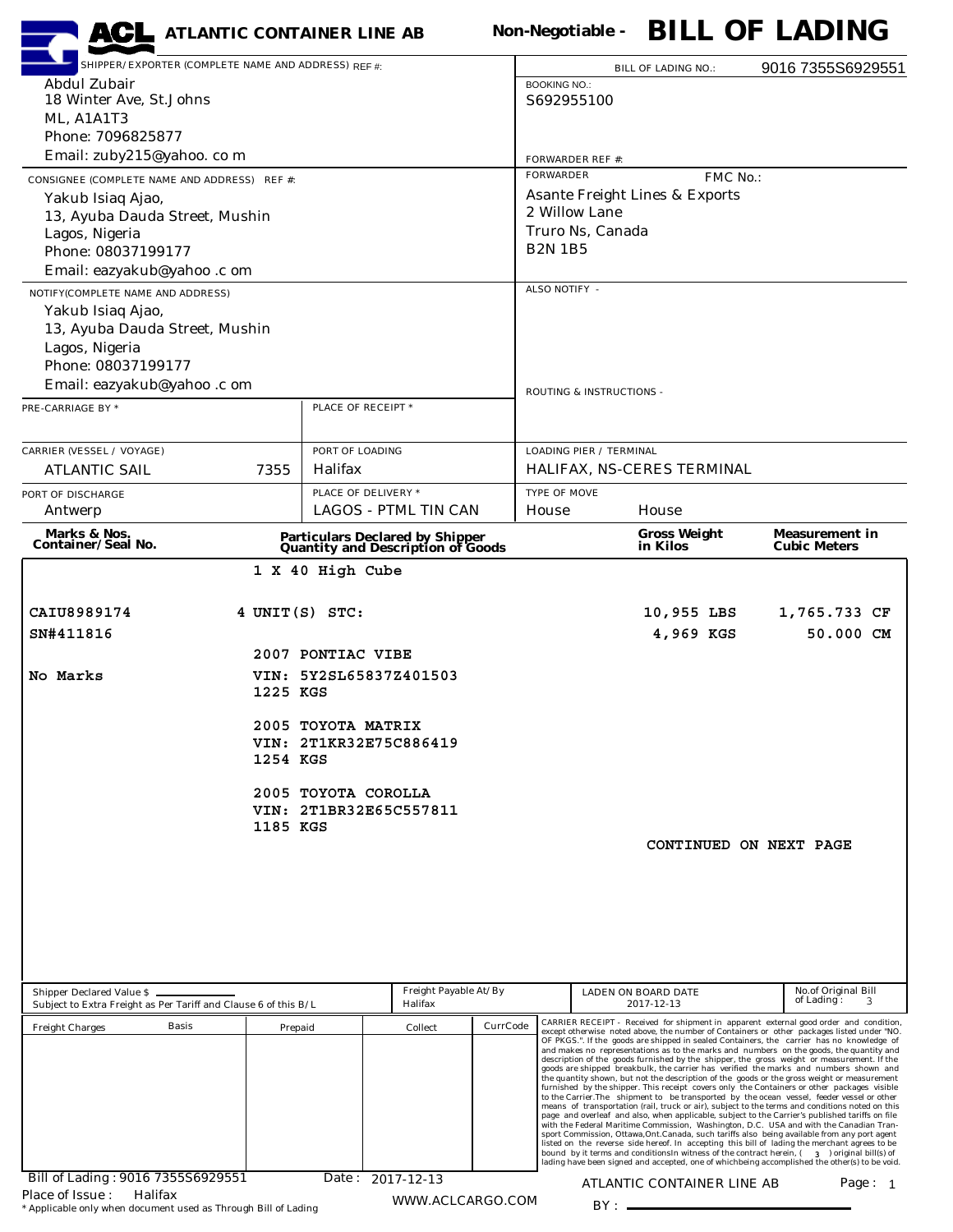| <b>ACL</b> ATLANTIC CONTAINER LINE AB                                                                                                             |                                                                                                                                              |                                           |  |                                                                                                                                                                                                                                                                                                                                                                                                                                                                                                                                                                                                                                                                                                                                                                                                                                                  |                                |                            |                                                   |  | Non-Negotiable - BILL OF LADING                                                                                                                                                                                                                                                                                                                                                                                                                                                                                                                                                                                                                                                                                                                                                                       |  |  |
|---------------------------------------------------------------------------------------------------------------------------------------------------|----------------------------------------------------------------------------------------------------------------------------------------------|-------------------------------------------|--|--------------------------------------------------------------------------------------------------------------------------------------------------------------------------------------------------------------------------------------------------------------------------------------------------------------------------------------------------------------------------------------------------------------------------------------------------------------------------------------------------------------------------------------------------------------------------------------------------------------------------------------------------------------------------------------------------------------------------------------------------------------------------------------------------------------------------------------------------|--------------------------------|----------------------------|---------------------------------------------------|--|-------------------------------------------------------------------------------------------------------------------------------------------------------------------------------------------------------------------------------------------------------------------------------------------------------------------------------------------------------------------------------------------------------------------------------------------------------------------------------------------------------------------------------------------------------------------------------------------------------------------------------------------------------------------------------------------------------------------------------------------------------------------------------------------------------|--|--|
| SHIPPER/EXPORTER (COMPLETE NAME AND ADDRESS) REF #:                                                                                               |                                                                                                                                              |                                           |  | <b>BILL OF LADING NO.:</b>                                                                                                                                                                                                                                                                                                                                                                                                                                                                                                                                                                                                                                                                                                                                                                                                                       |                                |                            | 9016 7355S6929551                                 |  |                                                                                                                                                                                                                                                                                                                                                                                                                                                                                                                                                                                                                                                                                                                                                                                                       |  |  |
| <b>Abdul Zubair</b>                                                                                                                               |                                                                                                                                              | <b>BOOKING NO.:</b><br>S692955100         |  |                                                                                                                                                                                                                                                                                                                                                                                                                                                                                                                                                                                                                                                                                                                                                                                                                                                  |                                |                            |                                                   |  |                                                                                                                                                                                                                                                                                                                                                                                                                                                                                                                                                                                                                                                                                                                                                                                                       |  |  |
| 18 Winter Ave, St.Johns<br>ML, A1A1T3                                                                                                             |                                                                                                                                              |                                           |  |                                                                                                                                                                                                                                                                                                                                                                                                                                                                                                                                                                                                                                                                                                                                                                                                                                                  |                                |                            |                                                   |  |                                                                                                                                                                                                                                                                                                                                                                                                                                                                                                                                                                                                                                                                                                                                                                                                       |  |  |
| Phone: 7096825877                                                                                                                                 |                                                                                                                                              |                                           |  |                                                                                                                                                                                                                                                                                                                                                                                                                                                                                                                                                                                                                                                                                                                                                                                                                                                  |                                |                            |                                                   |  |                                                                                                                                                                                                                                                                                                                                                                                                                                                                                                                                                                                                                                                                                                                                                                                                       |  |  |
| Email: zuby215@yahoo. co m                                                                                                                        |                                                                                                                                              | <b>FORWARDER REF #:</b>                   |  |                                                                                                                                                                                                                                                                                                                                                                                                                                                                                                                                                                                                                                                                                                                                                                                                                                                  |                                |                            |                                                   |  |                                                                                                                                                                                                                                                                                                                                                                                                                                                                                                                                                                                                                                                                                                                                                                                                       |  |  |
| CONSIGNEE (COMPLETE NAME AND ADDRESS) REF #:                                                                                                      |                                                                                                                                              | <b>FORWARDER</b><br>FMC No.:              |  |                                                                                                                                                                                                                                                                                                                                                                                                                                                                                                                                                                                                                                                                                                                                                                                                                                                  |                                |                            |                                                   |  |                                                                                                                                                                                                                                                                                                                                                                                                                                                                                                                                                                                                                                                                                                                                                                                                       |  |  |
| Yakub Isiaq Ajao,                                                                                                                                 |                                                                                                                                              | <b>Asante Freight Lines &amp; Exports</b> |  |                                                                                                                                                                                                                                                                                                                                                                                                                                                                                                                                                                                                                                                                                                                                                                                                                                                  |                                |                            |                                                   |  |                                                                                                                                                                                                                                                                                                                                                                                                                                                                                                                                                                                                                                                                                                                                                                                                       |  |  |
| 13, Ayuba Dauda Street, Mushin                                                                                                                    |                                                                                                                                              |                                           |  | 2 Willow Lane<br>Truro Ns, Canada                                                                                                                                                                                                                                                                                                                                                                                                                                                                                                                                                                                                                                                                                                                                                                                                                |                                |                            |                                                   |  |                                                                                                                                                                                                                                                                                                                                                                                                                                                                                                                                                                                                                                                                                                                                                                                                       |  |  |
| Lagos, Nigeria<br>Phone: 08037199177                                                                                                              |                                                                                                                                              |                                           |  | <b>B2N 1B5</b>                                                                                                                                                                                                                                                                                                                                                                                                                                                                                                                                                                                                                                                                                                                                                                                                                                   |                                |                            |                                                   |  |                                                                                                                                                                                                                                                                                                                                                                                                                                                                                                                                                                                                                                                                                                                                                                                                       |  |  |
| Email: eazyakub@yahoo .c om                                                                                                                       |                                                                                                                                              |                                           |  |                                                                                                                                                                                                                                                                                                                                                                                                                                                                                                                                                                                                                                                                                                                                                                                                                                                  |                                |                            |                                                   |  |                                                                                                                                                                                                                                                                                                                                                                                                                                                                                                                                                                                                                                                                                                                                                                                                       |  |  |
| NOTIFY(COMPLETE NAME AND ADDRESS)                                                                                                                 |                                                                                                                                              |                                           |  | ALSO NOTIFY -                                                                                                                                                                                                                                                                                                                                                                                                                                                                                                                                                                                                                                                                                                                                                                                                                                    |                                |                            |                                                   |  |                                                                                                                                                                                                                                                                                                                                                                                                                                                                                                                                                                                                                                                                                                                                                                                                       |  |  |
| Yakub Isiaq Ajao,                                                                                                                                 |                                                                                                                                              |                                           |  |                                                                                                                                                                                                                                                                                                                                                                                                                                                                                                                                                                                                                                                                                                                                                                                                                                                  |                                |                            |                                                   |  |                                                                                                                                                                                                                                                                                                                                                                                                                                                                                                                                                                                                                                                                                                                                                                                                       |  |  |
| 13, Ayuba Dauda Street, Mushin                                                                                                                    |                                                                                                                                              |                                           |  |                                                                                                                                                                                                                                                                                                                                                                                                                                                                                                                                                                                                                                                                                                                                                                                                                                                  |                                |                            |                                                   |  |                                                                                                                                                                                                                                                                                                                                                                                                                                                                                                                                                                                                                                                                                                                                                                                                       |  |  |
| Lagos, Nigeria                                                                                                                                    |                                                                                                                                              |                                           |  |                                                                                                                                                                                                                                                                                                                                                                                                                                                                                                                                                                                                                                                                                                                                                                                                                                                  |                                |                            |                                                   |  |                                                                                                                                                                                                                                                                                                                                                                                                                                                                                                                                                                                                                                                                                                                                                                                                       |  |  |
| Phone: 08037199177                                                                                                                                |                                                                                                                                              |                                           |  | <b>ROUTING &amp; INSTRUCTIONS -</b>                                                                                                                                                                                                                                                                                                                                                                                                                                                                                                                                                                                                                                                                                                                                                                                                              |                                |                            |                                                   |  |                                                                                                                                                                                                                                                                                                                                                                                                                                                                                                                                                                                                                                                                                                                                                                                                       |  |  |
| Email: eazyakub@yahoo .c om                                                                                                                       |                                                                                                                                              |                                           |  |                                                                                                                                                                                                                                                                                                                                                                                                                                                                                                                                                                                                                                                                                                                                                                                                                                                  |                                |                            |                                                   |  |                                                                                                                                                                                                                                                                                                                                                                                                                                                                                                                                                                                                                                                                                                                                                                                                       |  |  |
| PRE-CARRIAGE BY *                                                                                                                                 | PLACE OF RECEIPT *                                                                                                                           |                                           |  |                                                                                                                                                                                                                                                                                                                                                                                                                                                                                                                                                                                                                                                                                                                                                                                                                                                  |                                |                            |                                                   |  |                                                                                                                                                                                                                                                                                                                                                                                                                                                                                                                                                                                                                                                                                                                                                                                                       |  |  |
|                                                                                                                                                   |                                                                                                                                              |                                           |  |                                                                                                                                                                                                                                                                                                                                                                                                                                                                                                                                                                                                                                                                                                                                                                                                                                                  |                                |                            |                                                   |  |                                                                                                                                                                                                                                                                                                                                                                                                                                                                                                                                                                                                                                                                                                                                                                                                       |  |  |
| <b>CARRIER (VESSEL / VOYAGE)</b>                                                                                                                  | PORT OF LOADING                                                                                                                              |                                           |  |                                                                                                                                                                                                                                                                                                                                                                                                                                                                                                                                                                                                                                                                                                                                                                                                                                                  | <b>LOADING PIER / TERMINAL</b> |                            |                                                   |  |                                                                                                                                                                                                                                                                                                                                                                                                                                                                                                                                                                                                                                                                                                                                                                                                       |  |  |
| <b>ATLANTIC SAIL</b><br>7355                                                                                                                      | Halifax                                                                                                                                      |                                           |  | HALIFAX, NS-CERES TERMINAL                                                                                                                                                                                                                                                                                                                                                                                                                                                                                                                                                                                                                                                                                                                                                                                                                       |                                |                            |                                                   |  |                                                                                                                                                                                                                                                                                                                                                                                                                                                                                                                                                                                                                                                                                                                                                                                                       |  |  |
| PORT OF DISCHARGE                                                                                                                                 | PLACE OF DELIVERY *                                                                                                                          |                                           |  | TYPE OF MOVE                                                                                                                                                                                                                                                                                                                                                                                                                                                                                                                                                                                                                                                                                                                                                                                                                                     |                                |                            |                                                   |  |                                                                                                                                                                                                                                                                                                                                                                                                                                                                                                                                                                                                                                                                                                                                                                                                       |  |  |
|                                                                                                                                                   | <b>LAGOS - PTML TIN CAN</b><br>Antwerp                                                                                                       |                                           |  |                                                                                                                                                                                                                                                                                                                                                                                                                                                                                                                                                                                                                                                                                                                                                                                                                                                  | House<br>House                 |                            |                                                   |  |                                                                                                                                                                                                                                                                                                                                                                                                                                                                                                                                                                                                                                                                                                                                                                                                       |  |  |
| Marks & Nos.<br>Container/Seal No.                                                                                                                | <b>Particulars Declared by Shipper</b><br><b>Quantity and Description of Goods</b>                                                           |                                           |  | <b>Gross Weight</b><br>in Kilos                                                                                                                                                                                                                                                                                                                                                                                                                                                                                                                                                                                                                                                                                                                                                                                                                  |                                |                            |                                                   |  | <b>Measurement in</b><br><b>Cubic Meters</b>                                                                                                                                                                                                                                                                                                                                                                                                                                                                                                                                                                                                                                                                                                                                                          |  |  |
| 4 UNIT(S)<br><b>TOTALS</b><br>CAED: 01S5S6PC775620171200133                                                                                       | VIN: 2T1BU40E09C031722<br>1305 KGS<br>CARGO TO BE RELEASED TO<br>CONSIGNEE FREE OF ORIGINALS<br><b>AGAINST PROPER</b><br>IDENTIFICATION ONLY |                                           |  |                                                                                                                                                                                                                                                                                                                                                                                                                                                                                                                                                                                                                                                                                                                                                                                                                                                  |                                |                            | 10,955 LBS<br>4,969 KGS<br>CONTINUED ON NEXT PAGE |  | 1,765.733 CF<br>50.000 CM                                                                                                                                                                                                                                                                                                                                                                                                                                                                                                                                                                                                                                                                                                                                                                             |  |  |
| Shipper Declared Value \$<br>Subject to Extra Freight as Per Tariff and Clause 6 of this B/L<br><b>Basis</b><br><b>Freight Charges</b><br>Prepaid | Freight Payable At/By<br>Halifax<br>Collect                                                                                                  | CurrCode                                  |  | No.of Original Bill<br>LADEN ON BOARD DATE<br>of Lading:<br>3<br>2017-12-13<br>CARRIER RECEIPT - Received for shipment in apparent external good order and condition,<br>except otherwise noted above, the number of Containers or other packages listed under "NO.<br>OF PKGS.". If the goods are shipped in sealed Containers, the carrier has no knowledge of<br>and makes no representations as to the marks and numbers on the goods, the quantity and<br>description of the goods furnished by the shipper, the gross weight or measurement. If the<br>goods are shipped breakbulk, the carrier has verified the marks and numbers shown and<br>the quantity shown, but not the description of the goods or the gross weight or measurement<br>furnished by the shipper. This receipt covers only the Containers or other packages visible |                                |                            |                                                   |  |                                                                                                                                                                                                                                                                                                                                                                                                                                                                                                                                                                                                                                                                                                                                                                                                       |  |  |
| Bill of Lading: 9016 7355S6929551<br>Place of Issue:<br>Halifax<br>* Applicable only when document used as Through Bill of Lading                 |                                                                                                                                              | Date: 2017-12-13<br>WWW.ACLCARGO.COM      |  |                                                                                                                                                                                                                                                                                                                                                                                                                                                                                                                                                                                                                                                                                                                                                                                                                                                  | $BY:$ —                        | ATLANTIC CONTAINER LINE AB |                                                   |  | to the Carrier.The shipment to be transported by the ocean vessel, feeder vessel or other<br>means of transportation (rail, truck or air), subject to the terms and conditions noted on this<br>page and overleaf and also, when applicable, subject to the Carrier's published tariffs on file<br>with the Federal Maritime Commission, Washington, D.C. USA and with the Canadian Tran-<br>sport Commission, Ottawa, Ont. Canada, such tariffs also being available from any port agent<br>listed on the reverse side hereof. In accepting this bill of lading the merchant agrees to be<br>bound by it terms and conditions in witness of the contract herein, (3) original bill(s) of<br>lading have been signed and accepted, one of whichbeing accomplished the other(s) to be void.<br>Page: 2 |  |  |